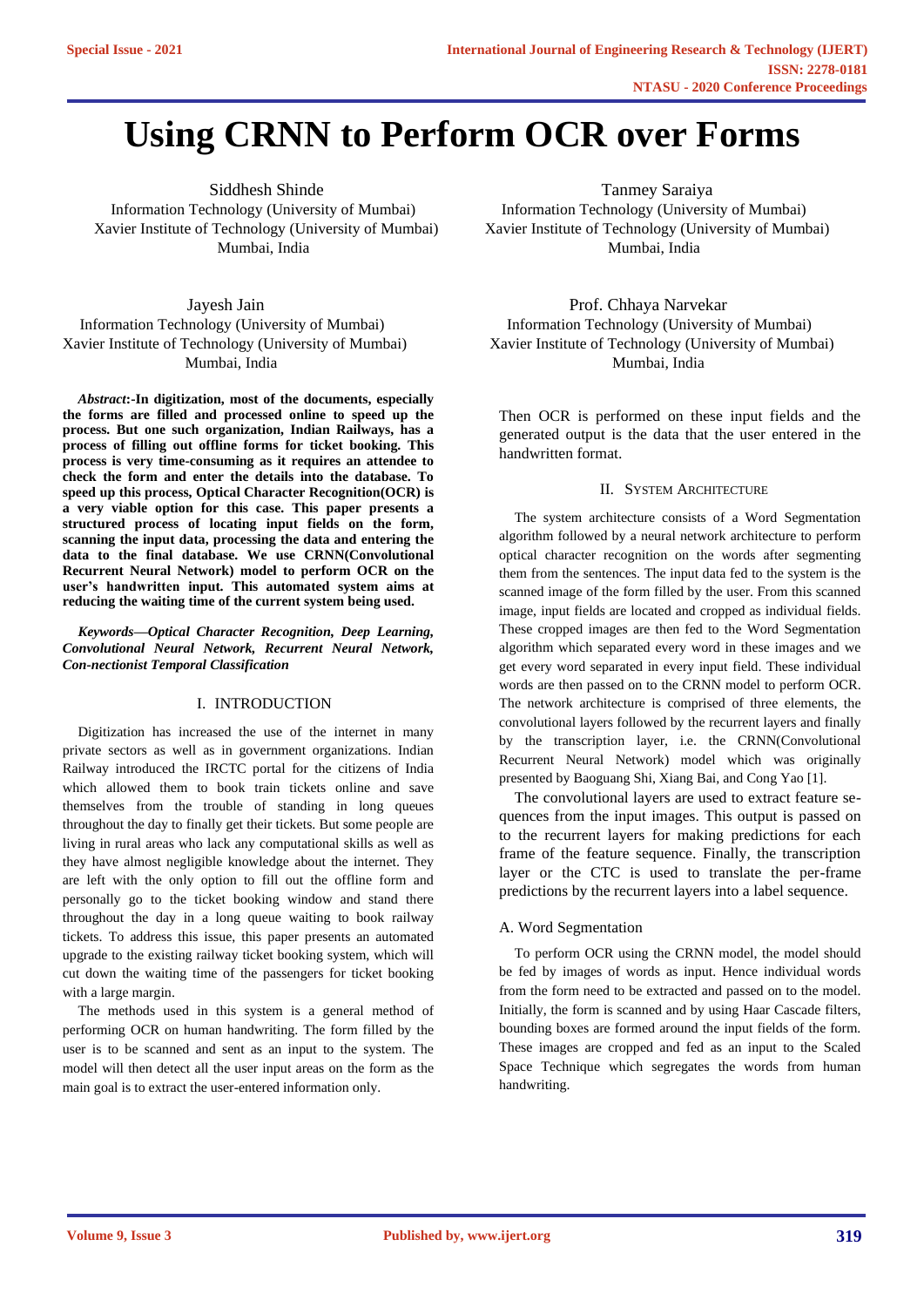The Scaled Space Techniques, which was originally pro-posed by R. Manmatha and N. Srimal, uses the Line Seg-mentation to detect local maxima(the white space between the lines) and the local minima(the actual text) in the image. As the Line Segmentation tends to give some false local maxima and minima, a Gaussian filter is used to smooth out the projection and reduce sensitivity to noise. These lines are further explored to generate a blob of the image. A blob is regarded as a connected region in space. The blob is formed using an anisotropic Gaussian filter which is defined as:

G(x; y; x; y) = 
$$
\frac{1}{2 \times y} e\left(\frac{x^2}{2x^2} + \frac{y^2}{2y^2}\right) \qquad (1)
$$

It is observed that the response of the anisotropic Gaussian filter is high in the range of three to five. The second-order anisotropic Gaussian differential operator is defined by:

$$
L(x; y; x; y) = G_{XX}(x; y; x; y) + G_{yy}(x; y; x; y)
$$
 (2)

For a two dimensional image, the corresponding scaled space line image is calculated as:

$$
I(x; y; x; y) = L(x; y; x; y) f(x; y)
$$
 (3)

By selecting a suitable scale, the blobs of characters merge into blobs of words and then it is easier to delineate the words [7].

## B. Convolutional Neural Network

The segmented words are then fed as an input to the CRNN model. The CRNN model is briefly divided into three parts: the convolutional network is present at the top followed by a recurrent network to capture sequential features from the images and lastly the Transcription layer(CTC) to map the output of the recurrent network to a labeled sequence.

The convolution network is generated by using the standard convolutional layers along with ax-pooling layers from the CNN model. A CNN model uses images as an input. With the help of weights and biases, it extracts features from those images. If a standard Deep Neural Network(DNN) model is used to extract features from an image, the pixels from the images would have to flatten which disorients the original features in the image. This would lead to little to no accuracy when the pixel dependency is very high in the input images. Whereas, filters or kernels are used in CNN to perform convolution operations on the image to capture the spatial and temporal dependencies in the image. Along with convolutional layers, max-pooling layers are used in the CRNN. Max-pooling layers are used to scale down the image which helps to reduce the computational power and focus on extracting the dominant features. It also helps to reduce the noise present in the image.

The initial layers of a CNN model are used to detect simple features such as horizontal or vertical lines. As we move deep into the model, the complexity of the features detected increases such that the features detected makes no sense to human eyes. But these features help the CNN model to become more robust and predict the images with good accuracy.

As CNN requires a fixed input shape for all images, each of the input images are scaled accordingly and passed on to the initial convolutional network. The convolutional network extracts feature vectors from these images which are passed on as input to the recurrent network.

The feature vector is generated from left to right by column. As the convolution and max-pooling functions along with activation function are performed on the local regions, a feature map is generated where each column maps the original image and these regions are in the same order to their corresponding columns in the feature map.

As the CNN model has a fixed input shape for all images, it is not appropriate for detecting objects where the sequence is to be retained. Hence, the CRNN uses recurrent networks to capture the sequence of the scanned word images which is important to predict the output [1].

## C. Recurrent Neural Network

The output from CNN is fed to a bidirectional Recurrent Neural Network(RNN). The recurrent layer is used to predict a label for each frame in the feature sequence. The recurrent layer has three advantages. Firstly, it can capture the contextual information from a sequence. While predicting the label for any alphabet, it may be easier to distinguish it by combining it with neighboring alphabets rather than considering them individually. Secondly, the error can be backpropagated to the convolutional layers which help to train the entire CRNN model using a single loss function. Thirdly, the input of arbitrary lengths can be fed as an input to the RNN layer.

RNN layer has multiple RNN units between the input and output stages. These units are used to capture past context to predict the label. Although traditional RNN units help to capture the past context, they face a problem of vanishing gradients where they cannot carry forward the context for distant units.



#### Fig. 1. LSTM memory block.

Long-Short Term Memory(LSTM) is a type of RNN unit which is used to deal with the problem of vanishing gradients. An LSTM consists of three gates: input, output and forget.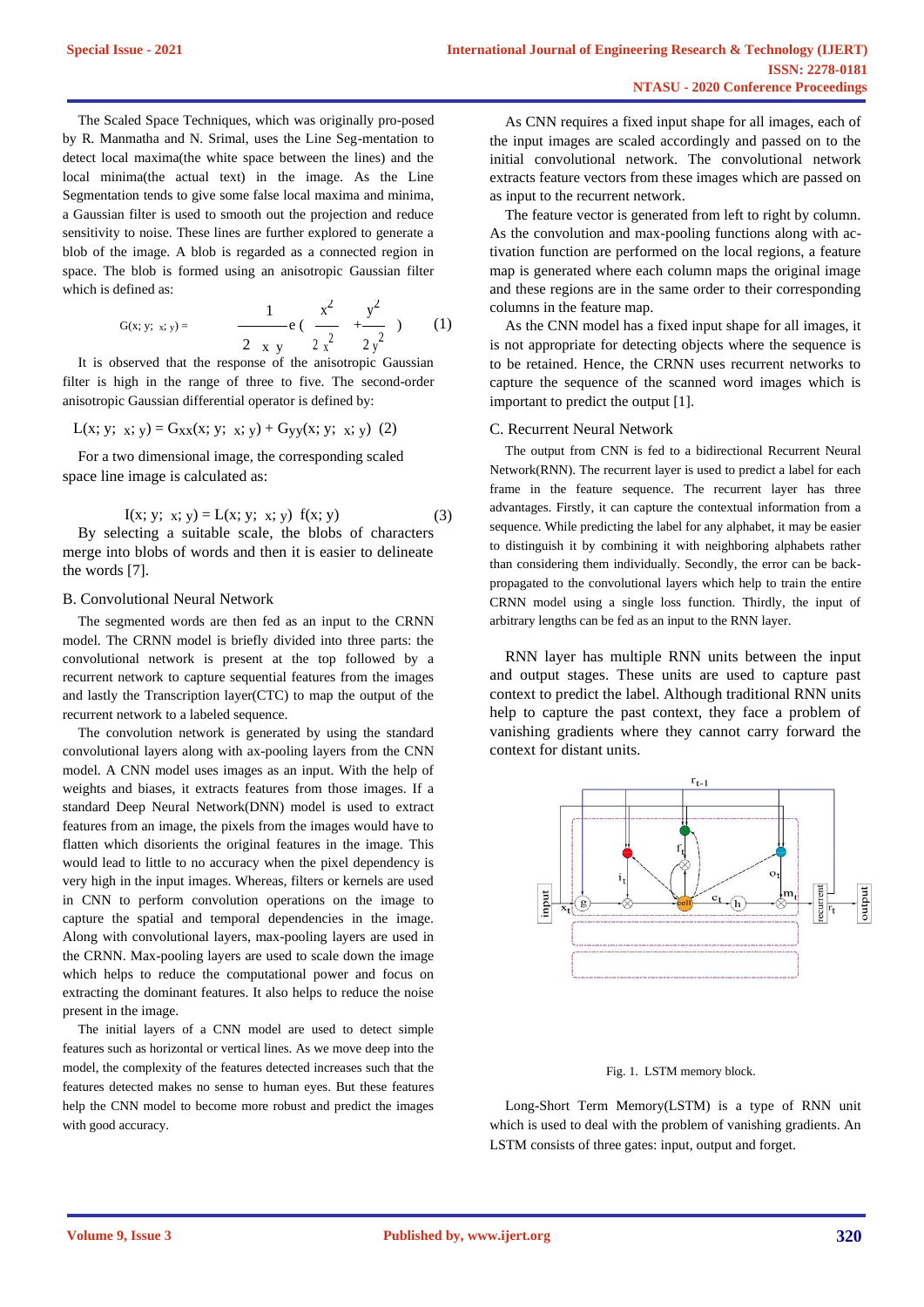LSTM also has a memory cell that is used to carry forward the context till long range. The input at each cell is passed on to the gates and the output generates corresponds to whether the data in the memory cell must be kept or erased. Figure 1 represents how data flows in an LSTM cell. The gates in LSTM are sigmoid functions with pointwise multiplication which outputs a number between 0 and 1. This value indicates how much information should be passed on from the memory cell.

The modern LSTM architecture contains peephole connec-tions from its internal cells to the gates in the same cell to learn the precise timing of the outputs [3]. An LSTM network computes a mapping from an input sequence  $x = (x_1,..., x_T)$  to an output sequence  $y = (y_1,..., y_T)$ yT) by calculating the network unit activations using the following equations iteratively from  $t = 1$  to T:

$$
i_{t} = (W_{ix}x_{t} + W_{im}m_{t} \t 1 + W_{ic}c_{t} \t 1 + b_{i}) \t (4)
$$

$$
f_t = (W_f x x_t + W_f m t_1 + W_f c c_t 1 + b_f)
$$
 (5)

$$
ct = ft \quad ct \quad 1 + it \quad g(W_{c}x + W_{c} + W_{c} + h_{c}) \tag{6}
$$
\n
$$
ot = (W_{o}x + W_{o} + h_{c} + h_{o})
$$

$$
m_t = o_t \qquad h(ct)
$$
  

$$
y_t = (W_{ym}m_t + b_y)
$$

where the W terms denote weight matrices, W<sub>ic</sub>, W<sub>fc</sub>, W<sub>oc</sub> are diagonal weight matrix for peephole connections, the b terms denote bias vectors, s is the logistic sigmoid function, and i, f, o, and c are respectively the input gate, forget gate, output gate, and cell activation vectors, all of which are the same size as the cell output activation vector m, o is the element-wise product of the vectors, g and h are the cell input and cell output activation functions [4].

## D. Connectionist Temporal Classification

The output generated by RNN is a matrix containing score for every individual character at a particular time-step. This matrix with the corresponding ground-truth text(transcript of the word in the image) is passed on to CTC as input. It then uses all possible alignments of the ground-truth text in the image and sum over all the scores generated. This results in the score of that ground-truth text.

Here, the encoding of duplicate characters is resolved by using a pseudo-character denoted by "-". While decoding, all these blanks are removed. Example: the word "too" can be encoded as "-tttttoooooooo-" or "-t-o-o-" or "too". The network is trained to output text in an encoded format. Later on, the best path decoding algorithm is used to decode the encoded text. When the output matrix of the RNN and the

ground-truth text are passed on to the CTC, a loss value is calculated for that particular pair of a word and its groundtruth text. Figure 2 shows a matrix with two time-steps (t0 and t1) and three characters ("a", "b" and "-"). For every time-step, the character scores sum to 1. The thin line in the figure represents the text "a" whereas the dashed line represents the text "".



Fig. 2. An example of a matrix containing character-score.

(7) For the example shown in the image, the score for path "aa" can be calculated by multiplying the probabilities of text "a" at time-step t0 and t1, i.e.  $0.4 * 0.4 = 0.16$ . Similarly, (8)

the score for all possible permutations to predict output as "a" can be calculated. Summation over all these scores will give

(9) us an overall score for the text "a" and the ground-truth text. All possible paths for the text "a" are "aa", "a-" and " a". Summation of their scores will be  $(0.4 * 0.4) + (0.4 * 0.4)$  $(0.6) + (0.6 * 0.4) = 0.64$ . Now, if the ground-truth text is "", the loss value is calculated, i.e. the score for "" $(0.6 *$  $0.6 = 0.36$ ). This loss value is back-propagated to the network and the weights

are updated accordingly.

For predicting the labels for unseen images, the best path decoding algorithm is used. This algorithm works in two stages. First, it calculates the best path by selecting the charac-ters with the highest probabilities at that particular time-step. Second, it decodes the generated encoded text by removing the duplicate characters as well as the blanks. After that, the output generated is the recognized text of the word in the image [6].

# III. EXPERIMENTAL EVALUATION

Experiments were carried on IAM Dataset which contains 115320 words with their transcripts [5]. These images are extracted from pages of scanned text using an automatic segmentation scheme. The images are of varying size depending upon the handwriting and the length of the word and are grayscale images in PNG format.

After filling the form , the form is scanned and then processed to detect all the input fields. Figure 3 shows the detection of bounding boxes around the input fields of the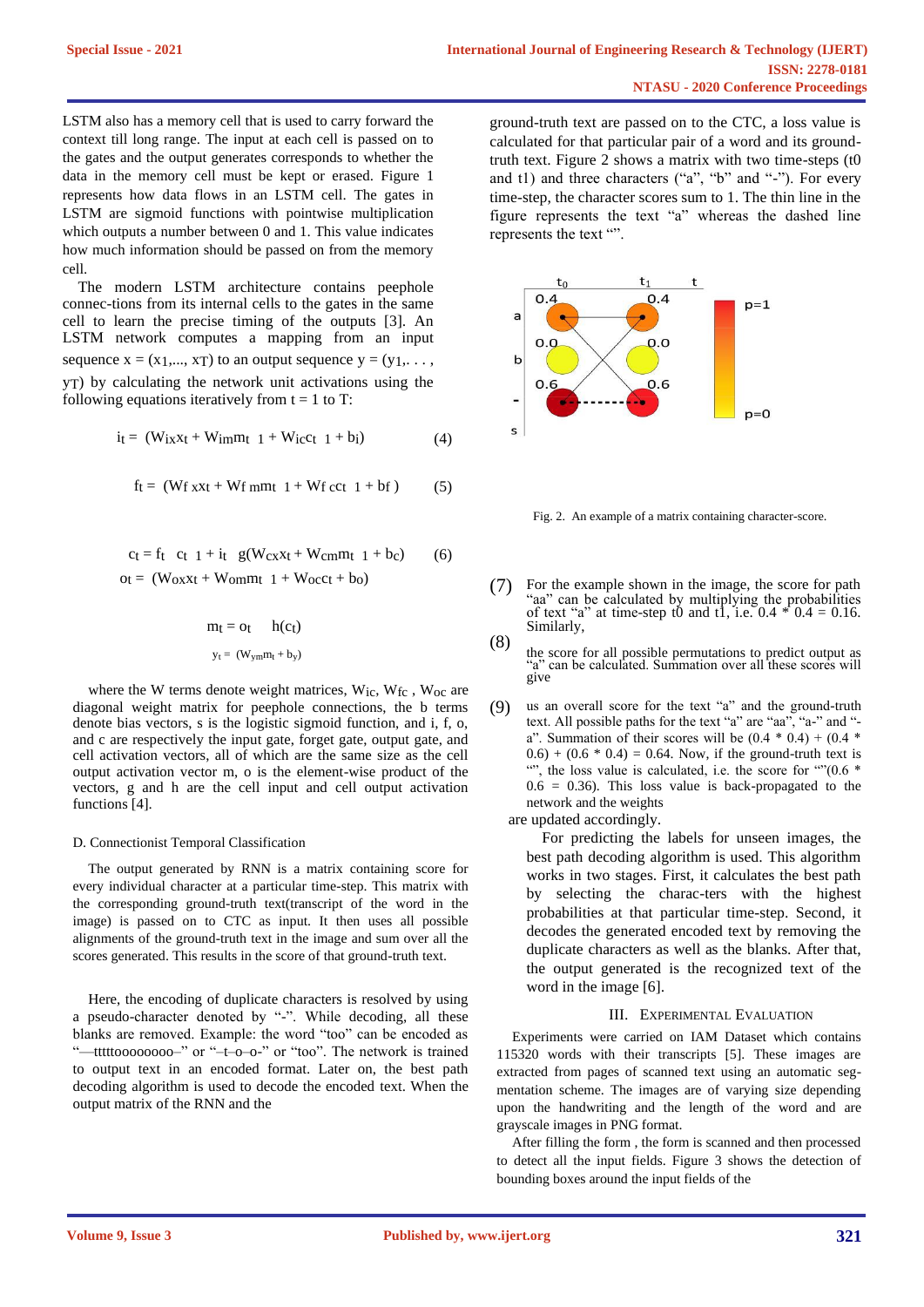

Fig. 3. Form with detected Bounding Boxes.

form. Images are cropped according to these boxes and then are further passed on to CRNN model.

This paper presents the CRNN model used to perform OCR. The input image is a gray-scale image of size 128x32. After performing convolution via 5 CNN layers, the images are transformed into size of 32x256. The RNN part consists of 2 LSTM layers containing 256 nodes each to propagate information through the sequence and map the sequence to a matrix of size 32x80. Each element in the matrix is a score for the corresponding character(80 characters) at that particular timestep(32 time-steps). The CTC layer then uses this matrix to train along with the ground truth text. While inferring, it uses the beam search decoding algorithm to predict the output. The current model gives an error rate of 10.625% on IAM word dataset. This can be reduced by using Best Path Decoding or Word Beam Search algorithm in CTC. Since typically the words encountered in railway forms are proper nouns, Vanilla Beam Search algorithm is the best choice.

## IV. RESULTS AND DECISION

An evaluation was done on forms filled by people having various handwriting styles. It was observed that handwriting styles matching the style of the IAM dataset, i.e. having more inter-word spaces and less intra-word spaces were segmented and recognized correctly.



Fig. 4. Congested input and detected bounding boxes.

Figure 4 shows the result of the bounding box detected incorrectly when the user wrote words that were congested. This affects the Word Segmentation algorithms as the distance between the words is similar to the distance between the letters.

| Sidothesh Shinde | ___________ |
|------------------|-------------|
| Siddhesh Shinde  |             |

Fig. 5. Correct input and detected bounding boxes.

On the other hand, Figure 5 shows the result of the bounding box detected when the user wrote words that were spaced out. This input has more spacing between the words as compared to the spacing between the alphabets individually. It increases the probability of segregating words correctly from the input.

The accuracy of the system was found to be 72.22% after testing it over 100 random words. Figure 6 shows the words which were recognized incorrectly by the system. Recognizing the alphabet "l" as "d" and the alphabet "a" with "o" shows that the system still lacks the accuracy in determining closely resembling words. This may also happen due to users having different handwriting styles.

| believes             | likely                | Government              |
|----------------------|-----------------------|-------------------------|
| Recognized: beliepes | Recognized: dikely    | Recognized: Grovernment |
| Labour               | $Let t-wing$          | majority                |
| Recognized: habour   | Recognized: Legt-wing | Recognized: mojority    |

Fig. 6. Words recognized incorrectly.

Having the model trained on more vivid handwriting styles other than the IAM dataset will help in increasing the accuracy of segregating the words properly and also detecting the output of those words. Also, increasing the count of words in the training dataset which closely relates to the problem statement of railway tickets, i.e. including the station names, the sequence of numbers corresponding to mobile numbers,